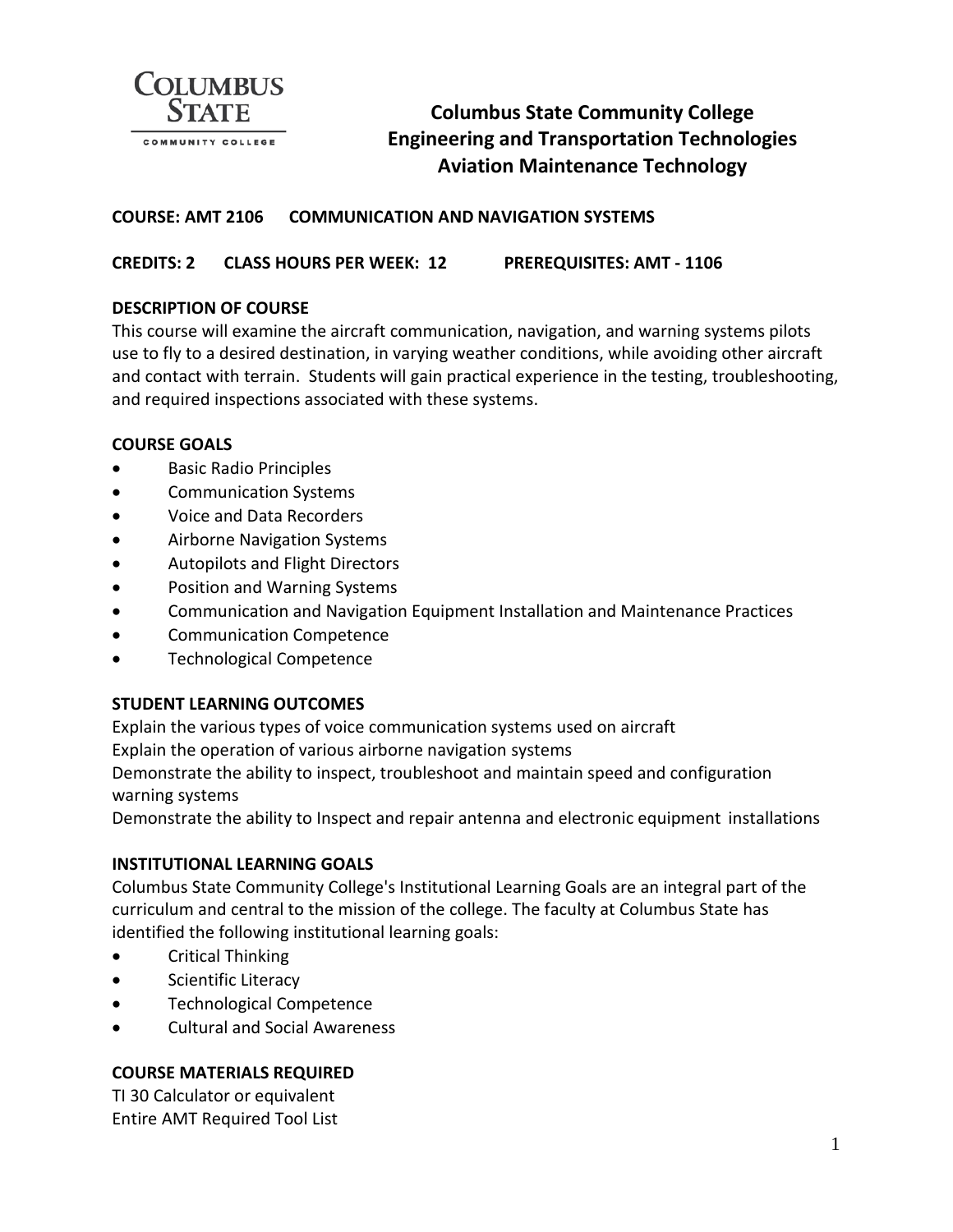### **TEXTBOOKS—REQUIRED AND OPTIONAL READINGS**

Airframe 8083-31 Vol 1 Airframe 8083-31 Vol 2 Airframe Workbook A&P Airframe Test Guide

### **AVIATION MAINTENANCE TECHNOLOGY SYLLABUS STATEMENTS**

Aviation Maintenance Technology required College Syllabus Statements on **Assessment**, **Participation and Safety**, and **Attendance** can be found at <http://www.cscc.edu/academics/departments/aviation-maintenance/requirements.shtml> or on the College website –Search 'Aviation'; click on 'Aviation Maintenance'; click on 'Requirements' tab.

## **SPECIAL COURSE REQUIREMENTS**

Part 147 Para 147.21 (d) (3) and 147.31 (b) state that tests must be given in all subject areas and that the tests given must all be passed.

As students progress through the program, they will be given subject area tests relative to the course subject areas. Students must demonstrate a 70% minimum passing score on every subject test. If a subject area test is failed, the student will be given additional opportunities to pass the subject test. All subject tests must be passed before a certificate of program completion can be issued.

FAA Subject Are Test for this course: **III-O: Communication and Navigation Systems III-R: Position and Warning Systems**

To be awarded a Certificate of Program Completion, in addition to subject area testing, the student must also:

Successfully pass each course required for the certificate. Requirements for passing each course include:

> A 70% average evaluation for graded course elements. Instructors determine the weights of course grading.

Successful completion of all required laboratory requirements of the course.

Attendance in compliance with the attendance policy. Students can pass a course with a grade of "D", however students must have a minimum overall Grade Point Average of 2.0 (out a possible 4.0) to be awarded a certificate of completion. Courses can be repeated to improve grades.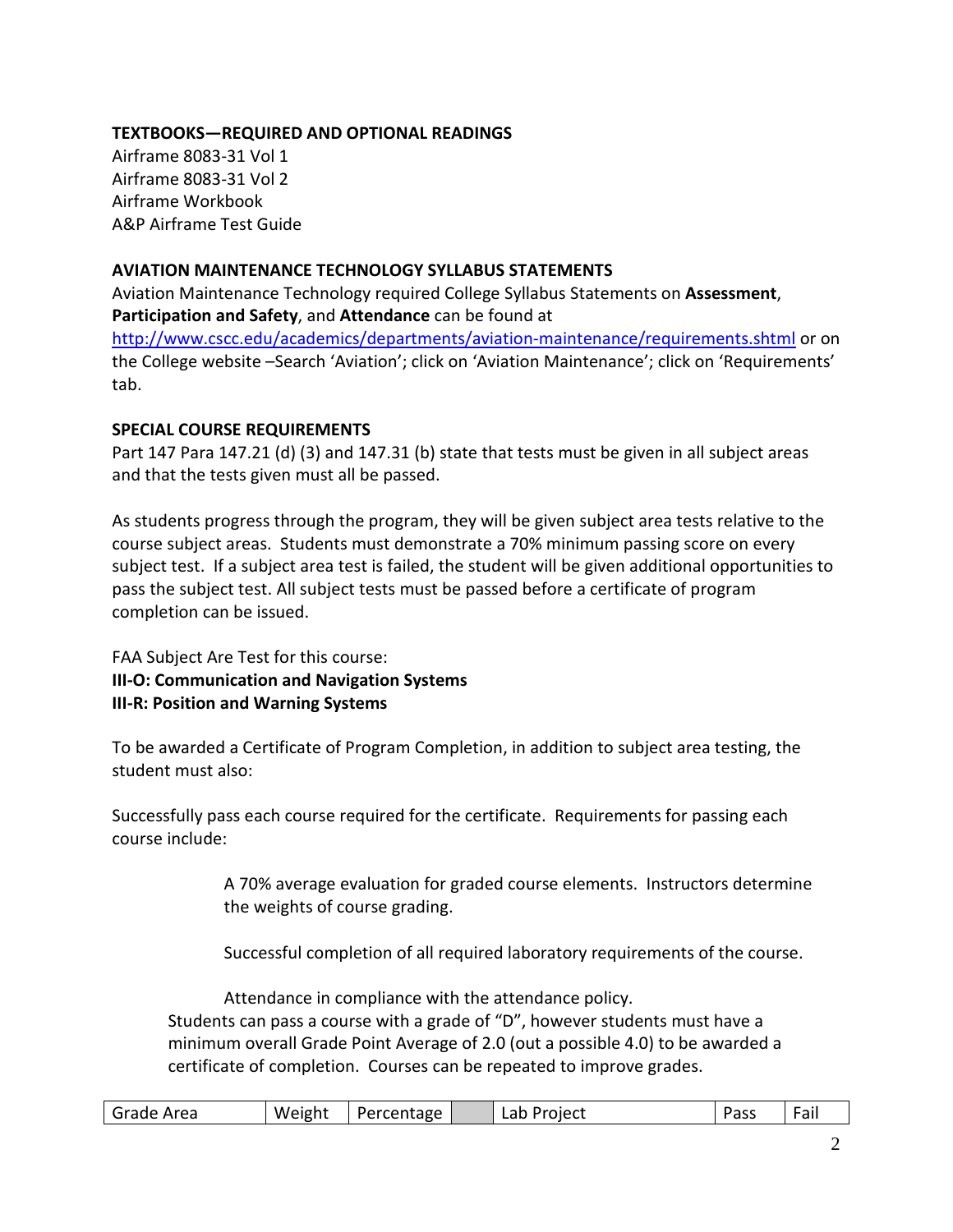|                            |      | Earned |                                        |  |  |
|----------------------------|------|--------|----------------------------------------|--|--|
| <b>Unit Tests</b>          | 60%  |        | <b>ELT</b> battery                     |  |  |
| Mid-Term                   | 10%  |        | Position and Warning<br><b>Systems</b> |  |  |
| Final                      | 20%  |        | <b>Stall Warning System</b>            |  |  |
| Participation &<br>Safety  | 10%  |        | Com / Nav installations                |  |  |
|                            |      |        | <b>Static Dischargers</b>              |  |  |
| Total                      | 100% |        |                                        |  |  |
| <b>Course Letter Grade</b> |      |        |                                        |  |  |

Student Resources, Rights, and Responsibilities: Columbus State Community College required College Syllabus Statements on College Policies and Student Support Services can be found at [https://www.cscc.edu/academics/syllabus.shtml.](https://www.cscc.edu/academics/syllabus.shtml)